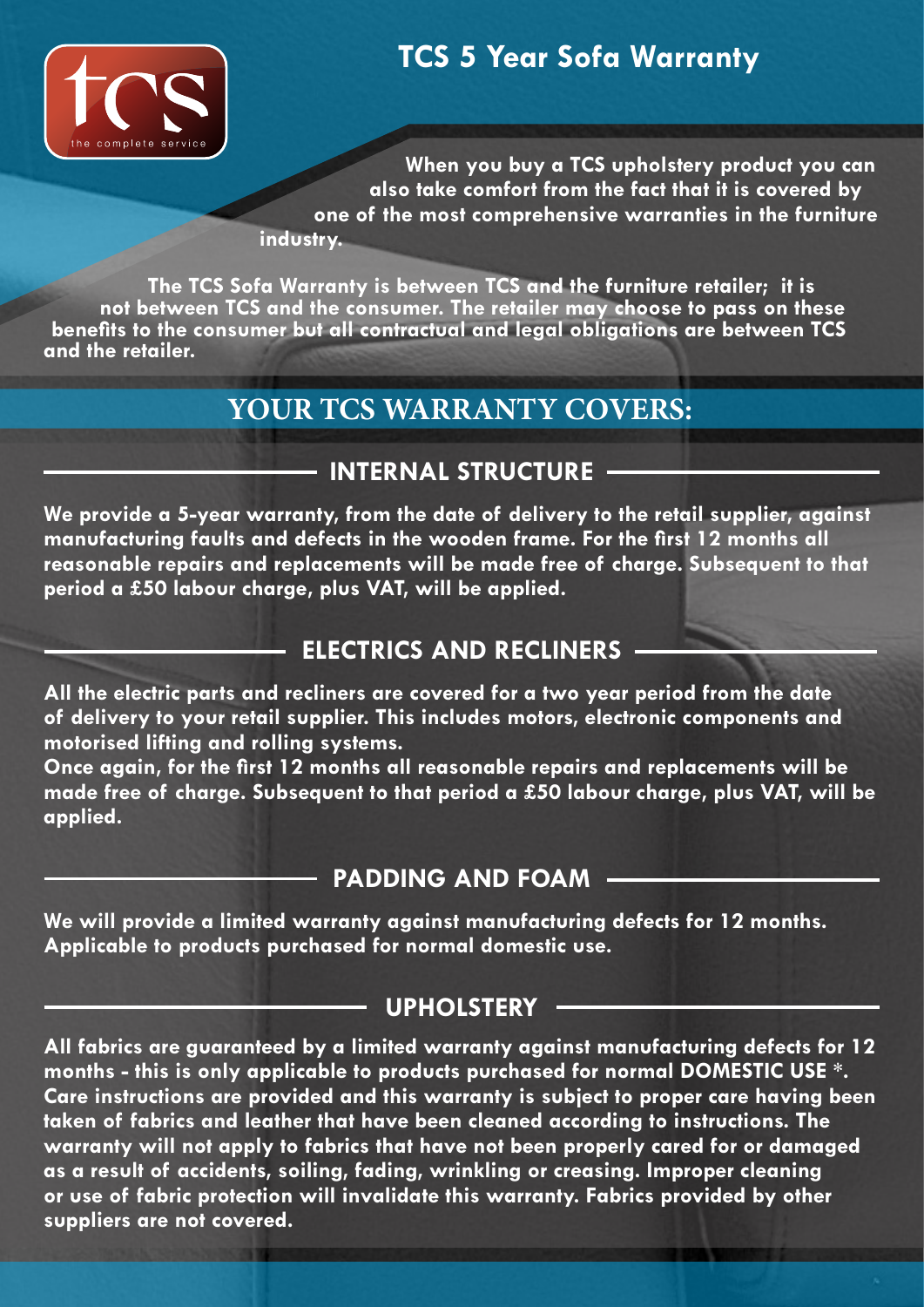

### **LOOKING AFTER YOUR PURCHASE**

**Do not sit on leg rests when they are raised. Trying to force things into position will also cause damage. Decorative trims will need special care.** 

**Be particularly careful of fringes and valances when cleaning near them with vacuum cleaners and that they don't get caught up in the heels of your shoes. Similar care should be taken where upholstery has been gathered along sewing seams Pets can damage to your furniture.** 

**Children should also be told to take care. Furniture should not be used as an assault course, climbing frame, a place for colouring in with crayons, or face painting... or... well you get the picture . . . . Furniture with reclining features should be cleared of all obstructions before use and after use before being returned to upright position.**

**Reclining features do require some give to allow the mechanism to work properly and this means that they do not always line up perfectly when returned to their normal position.**

**While many people have a preferred end of the sofa on which they sit, it is advisable to vary this to ensure that one part does not look more used than the other.** 

**Our furniture comes in a wide variety of fabrics, some of which are more resilient than others. When choosing yours from you retailer's fabric swatch, please consider your lifestyle and how much use your furniture will be getting.**

### **LOOKING AFTER UPHOLSTERY**

**Fittings on cushions, such as zips should not be removed. Take care with items of jewellery, watches, belts and high heels as they can catch on the fabric. If a yarn does become snagged, simply cut it short to prevent it running even further.** 

**Do not sit on the arms of your furniture or recliner foot rests etc when they are extended. Arms can become particularly worn during the life of your furniture. Matching caps can be purchased to give additional protection.**

**Head pillows can also can be exposed to wear from hair and hair products. Headset covers provide additional protection. Avoid sitting on the edges of seat cushions as this can distort the fillings and cause premature wearing. 'Pump' your cushions regularly to help them keep their shape.**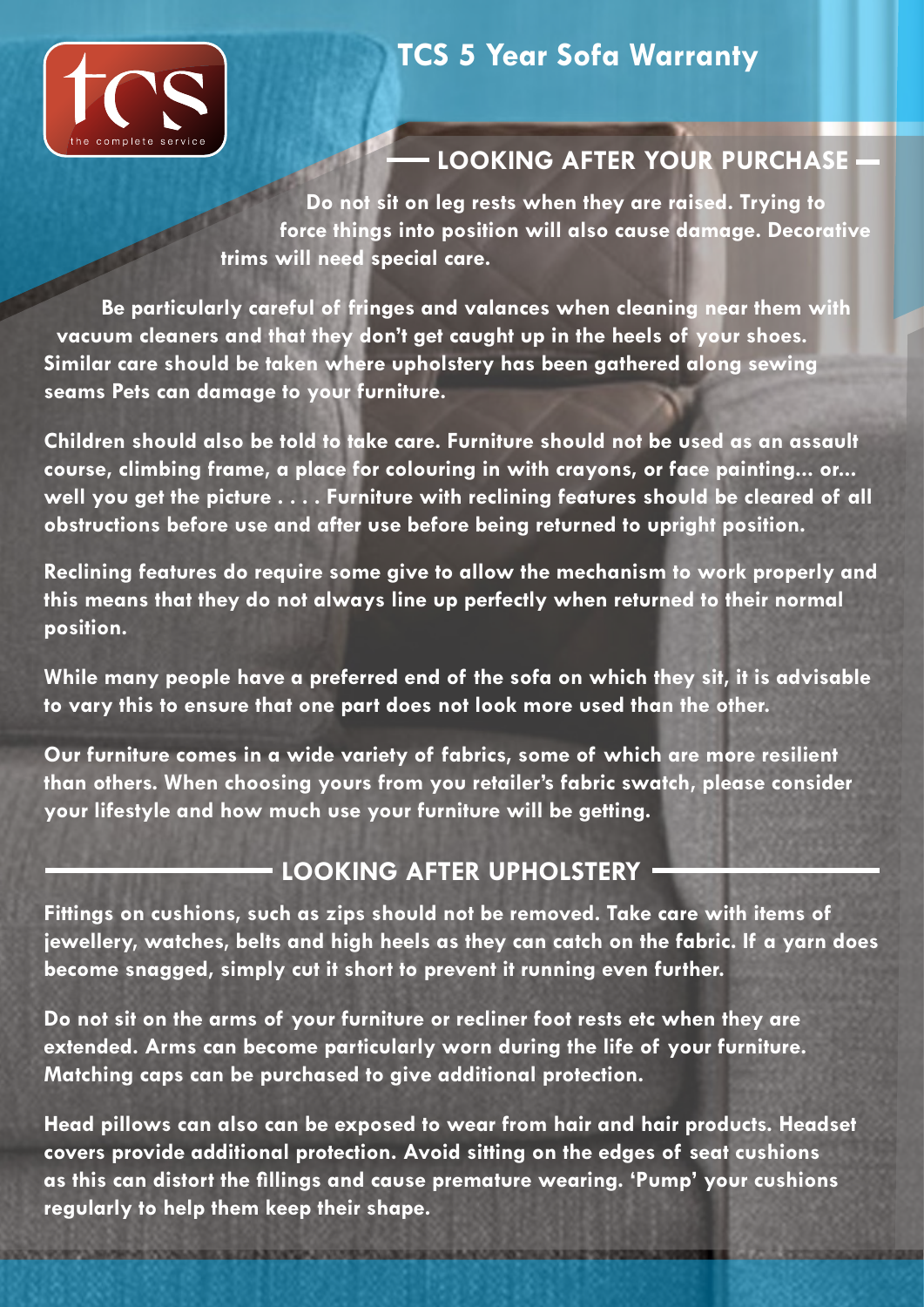

#### 医氯丙基亚环苯苯磺胺 **LEATHER**

**Great care is taken when selecting leather hides but no two are ever exactly the same. Proper leather will also have natural markings and it is not always possible to obscure these.** 

**Leather will naturally stretch and show evidence of 'creasing'. You will notice this on cushion tops or in deep buttoned areas where pleats will open up. This is a normal feature on leather upholstery.** 

**Direct sunlight can cause leather to fade and so leather furniture should be protected with curtains or blinds, or placed away from windows. Dust will increase wear on fabrics and can cause colours to fade. Use a soft brush and occasionally hoover.** 

**Never use a hard brittles or metal brushes. Use a soft duster to remove surface dust from leather furniture. A soft damp cloth should be used to clean soiling. Kits can be purchased from your retailer or directly from TCS to clean and condition leather furniture which will prolong its life.** 

**Proprietary hide food conditions leather furniture. This is recommended for items which are kept in very dry areas, close to a radiator or fire. An annual application is usually sufficient. Spray polish, saddle soap, abrasive cleaners and other chemicalbased products will damage your fabric and should NOT be used.** 

**Liquids can damage fabrics by causing colours to run and if the internal padding becomes damp it can cause staining and result in internal damage. Unless otherwise specified, wet cleaining is NOT recommended. Use an approved stain remover for small stains.** 

**Furniture covered with Acrylic (Dralon and similar) velvets will naturally crease and crush during normal use. This can create the effect of random shading but this merely a charactersit of this type of material.**